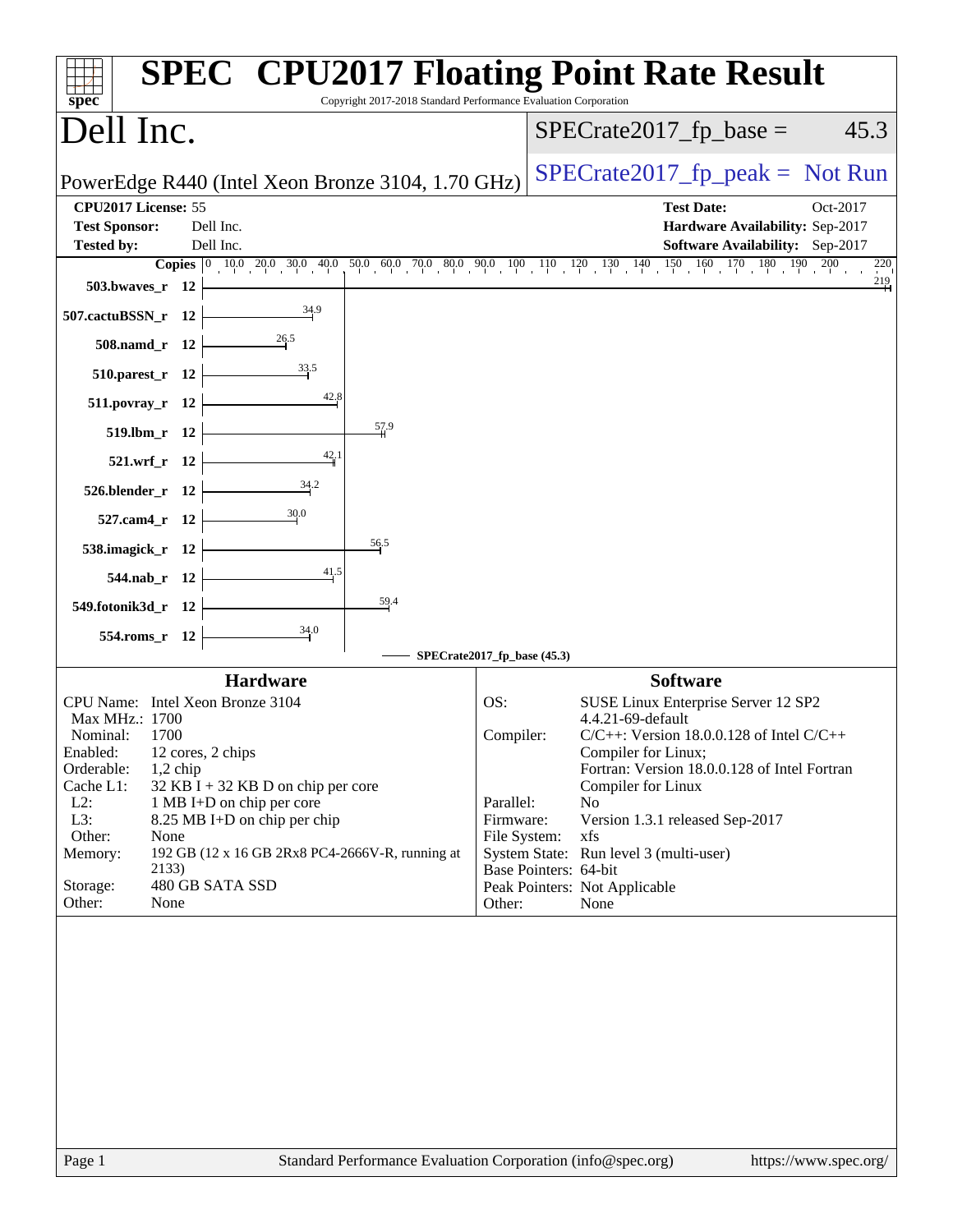| <b>SPEC CPU2017 Floating Point Rate Result</b><br>Copyright 2017-2018 Standard Performance Evaluation Corporation<br>spec |                                                      |                |       |                |       |                |       |               |                |              |                |              |                                 |              |
|---------------------------------------------------------------------------------------------------------------------------|------------------------------------------------------|----------------|-------|----------------|-------|----------------|-------|---------------|----------------|--------------|----------------|--------------|---------------------------------|--------------|
|                                                                                                                           | Dell Inc.<br>45.3<br>$SPECrate2017_fp\_base =$       |                |       |                |       |                |       |               |                |              |                |              |                                 |              |
| $SPECrate2017_fp\_peak = Not Run$<br>PowerEdge R440 (Intel Xeon Bronze 3104, 1.70 GHz)                                    |                                                      |                |       |                |       |                |       |               |                |              |                |              |                                 |              |
|                                                                                                                           | CPU2017 License: 55<br><b>Test Date:</b><br>Oct-2017 |                |       |                |       |                |       |               |                |              |                |              |                                 |              |
| <b>Test Sponsor:</b>                                                                                                      | Dell Inc.                                            |                |       |                |       |                |       |               |                |              |                |              | Hardware Availability: Sep-2017 |              |
| <b>Tested by:</b>                                                                                                         | Dell Inc.                                            |                |       |                |       |                |       |               |                |              |                |              | Software Availability: Sep-2017 |              |
| <b>Results Table</b>                                                                                                      |                                                      |                |       |                |       |                |       |               |                |              |                |              |                                 |              |
|                                                                                                                           |                                                      |                |       | <b>Base</b>    |       |                |       |               |                |              | <b>Peak</b>    |              |                                 |              |
| <b>Benchmark</b>                                                                                                          | <b>Copies</b>                                        | <b>Seconds</b> | Ratio | <b>Seconds</b> | Ratio | <b>Seconds</b> | Ratio | <b>Copies</b> | <b>Seconds</b> | <b>Ratio</b> | <b>Seconds</b> | <b>Ratio</b> | <b>Seconds</b>                  | <b>Ratio</b> |
| 503.bwaves_r                                                                                                              | 12                                                   | 549            | 219   | 549            | 219   | 553            | 218   |               |                |              |                |              |                                 |              |
| 507.cactuBSSN r                                                                                                           | 12                                                   | 434            | 35.0  | 435            | 34.9  | 435            | 34.9  |               |                |              |                |              |                                 |              |
| 508.namd_r                                                                                                                | 12                                                   | 431            | 26.5  | 430            | 26.5  | 430            | 26.5  |               |                |              |                |              |                                 |              |
| 510.parest_r                                                                                                              | 12                                                   | 934            | 33.6  | 940            | 33.4  | 938            | 33.5  |               |                |              |                |              |                                 |              |
| 511.povray_r                                                                                                              | 12                                                   | 654            | 42.8  | 654            | 42.8  | 655            | 42.8  |               |                |              |                |              |                                 |              |
| 519.lbm r                                                                                                                 | 12                                                   | 222            | 57.1  | 218            | 57.9  | 218            | 58.0  |               |                |              |                |              |                                 |              |
| $521.wrf_r$                                                                                                               | 12                                                   | 647            | 41.5  | 639            | 42.1  | 638            | 42.1  |               |                |              |                |              |                                 |              |
| 526.blender r                                                                                                             | 12                                                   | 535            | 34.1  | 535            | 34.2  | 535            | 34.2  |               |                |              |                |              |                                 |              |
| 527.cam4 r                                                                                                                | 12                                                   | 699            | 30.0  | 699            | 30.0  | 701            | 29.9  |               |                |              |                |              |                                 |              |
| 538.imagick_r                                                                                                             | 12                                                   | 529            | 56.4  | 528            | 56.5  | 526            | 56.7  |               |                |              |                |              |                                 |              |
| 544.nab_r                                                                                                                 | 12                                                   | 487            | 41.5  | 487            | 41.5  | 487            | 41.5  |               |                |              |                |              |                                 |              |
| 549.fotonik3d r                                                                                                           | 12                                                   | 788            | 59.4  | 787            | 59.4  | 790            | 59.2  |               |                |              |                |              |                                 |              |
| 554.roms_r                                                                                                                | 12                                                   | 563            | 33.9  | 556            | 34.3  | 561            | 34.0  |               |                |              |                |              |                                 |              |
|                                                                                                                           | $SPECrate2017_fp\_base =$<br>45.3                    |                |       |                |       |                |       |               |                |              |                |              |                                 |              |
| <b>Not Run</b><br>$SPECrate2017_fp\_peak =$                                                                               |                                                      |                |       |                |       |                |       |               |                |              |                |              |                                 |              |
| Results appear in the order in which they were run. Bold underlined text indicates a median measurement.                  |                                                      |                |       |                |       |                |       |               |                |              |                |              |                                 |              |
| <b>Submit Notes</b>                                                                                                       |                                                      |                |       |                |       |                |       |               |                |              |                |              |                                 |              |

 The numactl mechanism was used to bind copies to processors. The config file option 'submit' was used to generate numactl commands to bind each copy to a specific processor. For details, please see the config file.

#### **[Operating System Notes](http://www.spec.org/auto/cpu2017/Docs/result-fields.html#OperatingSystemNotes)**

Stack size set to unlimited using "ulimit -s unlimited"

#### **[General Notes](http://www.spec.org/auto/cpu2017/Docs/result-fields.html#GeneralNotes)**

Environment variables set by runcpu before the start of the run: LD\_LIBRARY\_PATH = "/root/cpu2017/lib/ia32:/root/cpu2017/lib/intel64:/root/cpu2017/je5.0.1-32:/root/cpu2017/je5.0.1-64"

 Binaries compiled on a system with 1x Intel Core i7-4790 CPU + 32GB RAM memory using Redhat Enterprise Linux 7.4 Transparent Huge Pages enabled by default Prior to runcpu invocation Filesystem page cache synced and cleared with: sync; echo 3> /proc/sys/vm/drop\_caches runcpu command invoked through numactl i.e.: numactl --interleave=all runcpu <etc>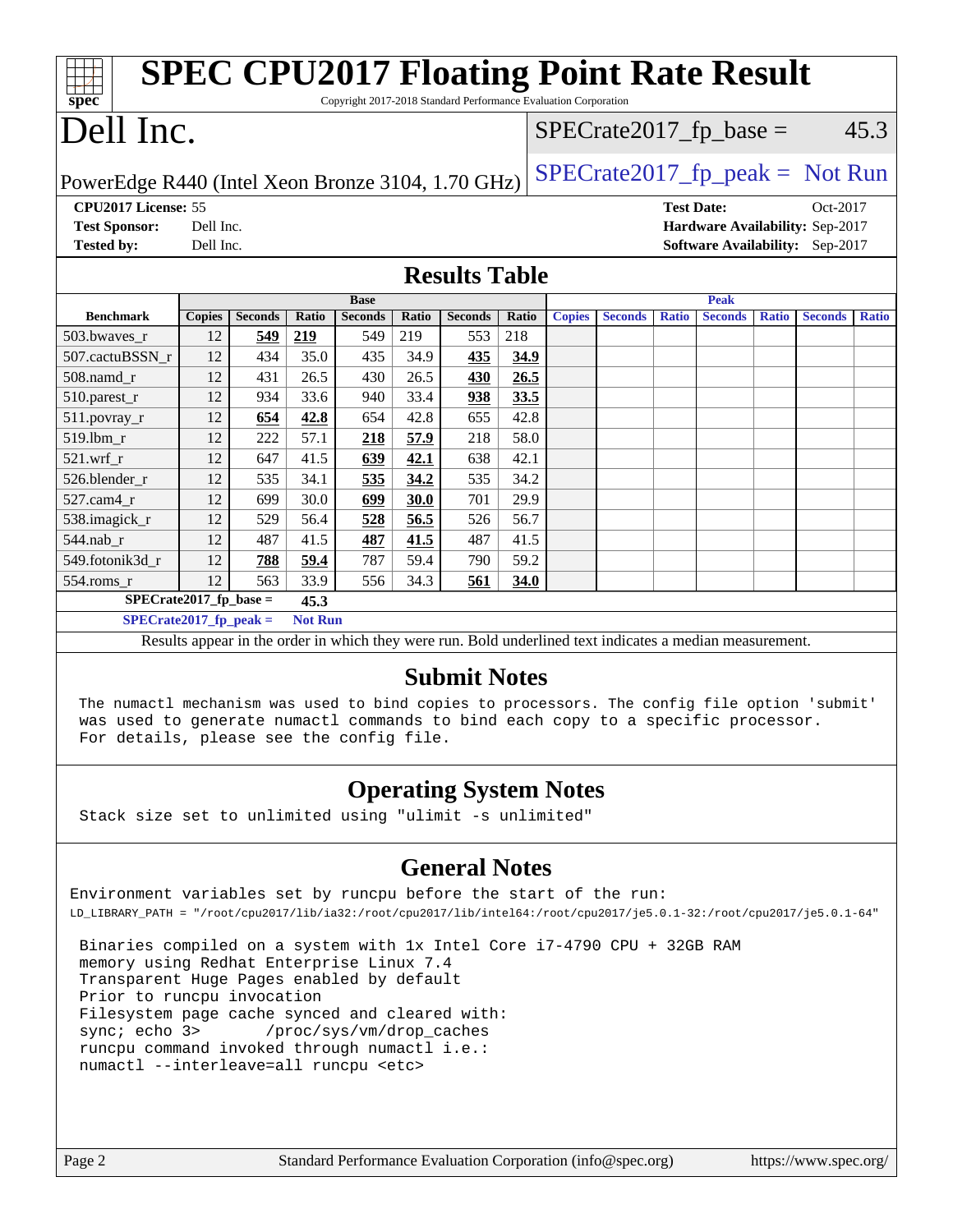| spec <sup>®</sup>                                                                                                                                                                                                                                                                                                                                                                                                                                                                                                                                                                                                                                                                                                                                                                                                                                                                                                                                                                                                                                                                                                                                                                                                                                                                                                                                                                                                                                       | Copyright 2017-2018 Standard Performance Evaluation Corporation                                                                                             | <b>SPEC CPU2017 Floating Point Rate Result</b> |                                                                                |
|---------------------------------------------------------------------------------------------------------------------------------------------------------------------------------------------------------------------------------------------------------------------------------------------------------------------------------------------------------------------------------------------------------------------------------------------------------------------------------------------------------------------------------------------------------------------------------------------------------------------------------------------------------------------------------------------------------------------------------------------------------------------------------------------------------------------------------------------------------------------------------------------------------------------------------------------------------------------------------------------------------------------------------------------------------------------------------------------------------------------------------------------------------------------------------------------------------------------------------------------------------------------------------------------------------------------------------------------------------------------------------------------------------------------------------------------------------|-------------------------------------------------------------------------------------------------------------------------------------------------------------|------------------------------------------------|--------------------------------------------------------------------------------|
| Dell Inc.                                                                                                                                                                                                                                                                                                                                                                                                                                                                                                                                                                                                                                                                                                                                                                                                                                                                                                                                                                                                                                                                                                                                                                                                                                                                                                                                                                                                                                               |                                                                                                                                                             | $SPECrate2017_fp\_base =$                      | 45.3                                                                           |
| PowerEdge R440 (Intel Xeon Bronze 3104, 1.70 GHz)                                                                                                                                                                                                                                                                                                                                                                                                                                                                                                                                                                                                                                                                                                                                                                                                                                                                                                                                                                                                                                                                                                                                                                                                                                                                                                                                                                                                       |                                                                                                                                                             | $SPECrate2017_fp\_peak = Not Run$              |                                                                                |
| CPU2017 License: 55<br><b>Test Sponsor:</b><br>Dell Inc.<br>Dell Inc.<br><b>Tested by:</b>                                                                                                                                                                                                                                                                                                                                                                                                                                                                                                                                                                                                                                                                                                                                                                                                                                                                                                                                                                                                                                                                                                                                                                                                                                                                                                                                                              |                                                                                                                                                             | <b>Test Date:</b>                              | Oct-2017<br>Hardware Availability: Sep-2017<br>Software Availability: Sep-2017 |
|                                                                                                                                                                                                                                                                                                                                                                                                                                                                                                                                                                                                                                                                                                                                                                                                                                                                                                                                                                                                                                                                                                                                                                                                                                                                                                                                                                                                                                                         | <b>Platform Notes</b>                                                                                                                                       |                                                |                                                                                |
| BIOS settings:<br>Virtualization Technology Disabled<br>Sub NUMA Cluster Enabled<br>System Profile set to Custom<br>CPU Performance set to Maximum Performance<br>C1E Disabled<br>C States set to Autonomous<br>Uncore Frequency set to Dynamic<br>Memory Patrol Scrub Disabled<br>Energy Efficiency Policy set to Performance<br>CPU Interconnect Bus Link Power Management Disabled<br>PCI ASPM L1 Link Power Management Disabled<br>Sysinfo program /root/cpu2017/bin/sysinfo<br>Rev: r5797 of 2017-06-14 96c45e4568ad54c135fd618bcc091c0f<br>running on linux-jlsy Sat Oct 28 20:59:21 2017<br>SUT (System Under Test) info as seen by some common utilities.<br>For more information on this section, see<br>https://www.spec.org/cpu2017/Docs/config.html#sysinfo<br>From /proc/cpuinfo<br>model name : Intel(R) Xeon(R) Bronze 3104 CPU @ 1.70GHz<br>"physical id"s (chips)<br>2<br>12 "processors"<br>cores, siblings (Caution: counting these is hw and system dependent. The following<br>excerpts from /proc/cpuinfo might not be reliable. Use with caution.)<br>cpu cores $: 6$<br>siblings : 6<br>physical 0: cores 0 1 2 3 4 5<br>physical 1: cores 0 1 2 3 4 5<br>From 1scpu:<br>Architecture:<br>$CPU$ op-mode( $s$ ):<br>Byte Order:<br>CPU(s):<br>On-line CPU(s) list:<br>Thread(s) per core:<br>Core(s) per socket:<br>Socket(s):<br>NUMA $node(s):$<br>Vendor ID:<br>CPU family:<br>Model:<br>Model name:<br>Stepping:<br>CPU MHz: | x86_64<br>$32$ -bit, $64$ -bit<br>Little Endian<br>12<br>$0 - 11$<br>1<br>6<br>2<br>$\overline{2}$<br>GenuineIntel<br>6<br>85<br>$\overline{4}$<br>1696.003 | $Intel(R) Xeon(R) Bronze 3104 CPU @ 1.70GHz$   |                                                                                |
| Page 3                                                                                                                                                                                                                                                                                                                                                                                                                                                                                                                                                                                                                                                                                                                                                                                                                                                                                                                                                                                                                                                                                                                                                                                                                                                                                                                                                                                                                                                  | (Continued on next page)<br>Standard Performance Evaluation Corporation (info@spec.org)                                                                     |                                                | https://www.spec.org/                                                          |
|                                                                                                                                                                                                                                                                                                                                                                                                                                                                                                                                                                                                                                                                                                                                                                                                                                                                                                                                                                                                                                                                                                                                                                                                                                                                                                                                                                                                                                                         |                                                                                                                                                             |                                                |                                                                                |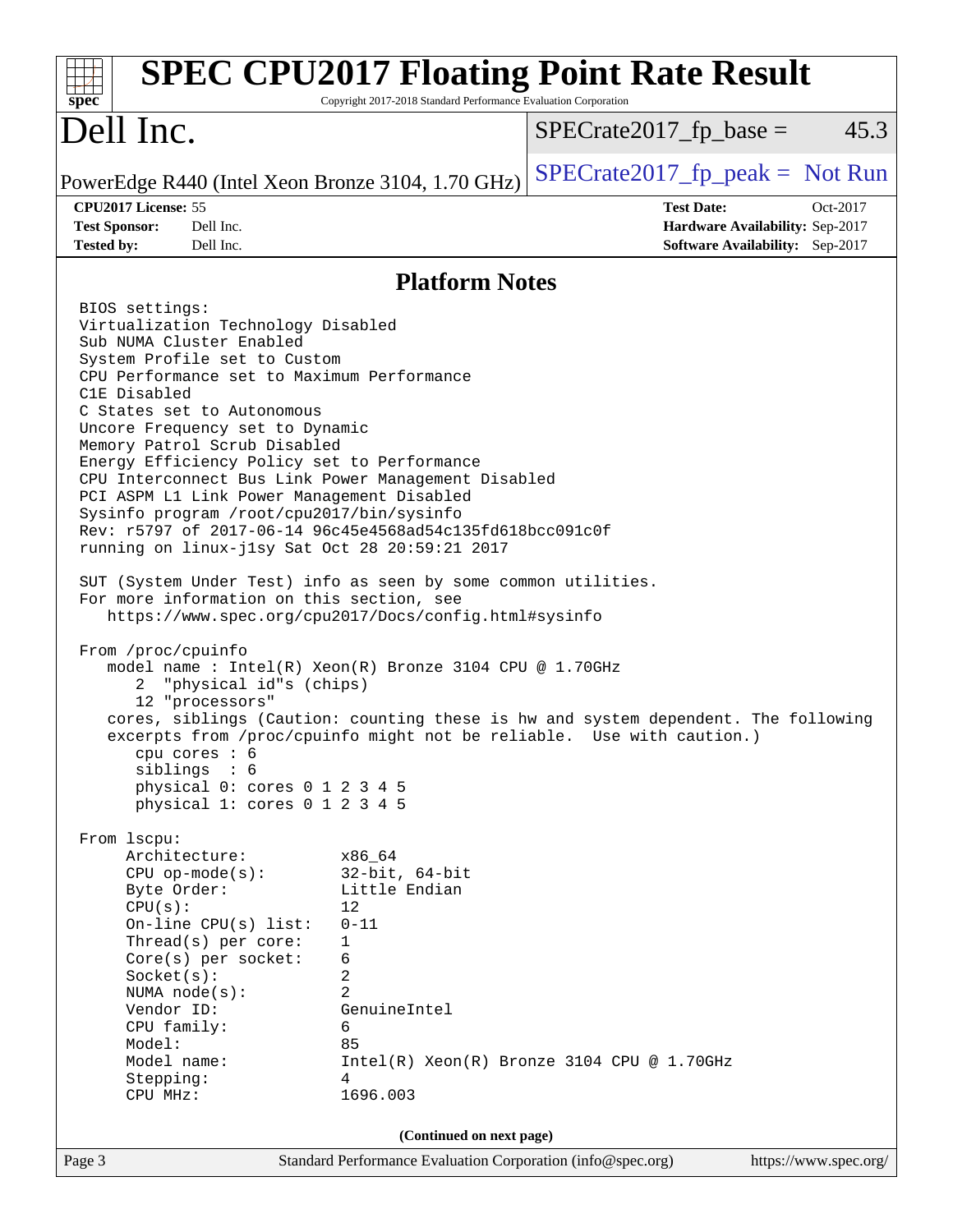| spec <sup>®</sup>                                                                                                                                                                                                                                                                                                                                                                                                                                                                                                                                                                                                                                                                                                                                                                                                                      | <b>SPEC CPU2017 Floating Point Rate Result</b><br>Copyright 2017-2018 Standard Performance Evaluation Corporation                                                                                                                                                                                                                                                                                                                                                                                                                                                                                                                                                                                                                                                                                                                                                                       |
|----------------------------------------------------------------------------------------------------------------------------------------------------------------------------------------------------------------------------------------------------------------------------------------------------------------------------------------------------------------------------------------------------------------------------------------------------------------------------------------------------------------------------------------------------------------------------------------------------------------------------------------------------------------------------------------------------------------------------------------------------------------------------------------------------------------------------------------|-----------------------------------------------------------------------------------------------------------------------------------------------------------------------------------------------------------------------------------------------------------------------------------------------------------------------------------------------------------------------------------------------------------------------------------------------------------------------------------------------------------------------------------------------------------------------------------------------------------------------------------------------------------------------------------------------------------------------------------------------------------------------------------------------------------------------------------------------------------------------------------------|
| Dell Inc.                                                                                                                                                                                                                                                                                                                                                                                                                                                                                                                                                                                                                                                                                                                                                                                                                              | $SPECrate2017_fp\_base =$<br>45.3                                                                                                                                                                                                                                                                                                                                                                                                                                                                                                                                                                                                                                                                                                                                                                                                                                                       |
| PowerEdge R440 (Intel Xeon Bronze 3104, 1.70 GHz)                                                                                                                                                                                                                                                                                                                                                                                                                                                                                                                                                                                                                                                                                                                                                                                      | $SPECrate2017_fp\_peak = Not Run$                                                                                                                                                                                                                                                                                                                                                                                                                                                                                                                                                                                                                                                                                                                                                                                                                                                       |
| CPU2017 License: 55<br><b>Test Sponsor:</b><br>Dell Inc.<br><b>Tested by:</b><br>Dell Inc.                                                                                                                                                                                                                                                                                                                                                                                                                                                                                                                                                                                                                                                                                                                                             | <b>Test Date:</b><br>Oct-2017<br>Hardware Availability: Sep-2017<br><b>Software Availability:</b> Sep-2017                                                                                                                                                                                                                                                                                                                                                                                                                                                                                                                                                                                                                                                                                                                                                                              |
|                                                                                                                                                                                                                                                                                                                                                                                                                                                                                                                                                                                                                                                                                                                                                                                                                                        | <b>Platform Notes (Continued)</b>                                                                                                                                                                                                                                                                                                                                                                                                                                                                                                                                                                                                                                                                                                                                                                                                                                                       |
| 3392.00<br>BogoMIPS:<br>Virtualization:<br>$VT - x$<br>L1d cache:<br>32K<br>Lli cache:<br>32K<br>L2 cache:<br>1024K<br>L3 cache:<br>8448K<br>NUMA node0 CPU(s):<br>NUMA nodel CPU(s):<br>Flags:<br>/proc/cpuinfo cache data<br>cache size : 8448 KB<br>physical chip.<br>available: $2$ nodes $(0-1)$<br>node 0 cpus: 0 2 4 6 8 10<br>node 0 size: 95269 MB<br>node 0 free: 94832 MB<br>node 1 cpus: 1 3 5 7 9 11<br>node 1 size: 96615 MB<br>node 1 free: 96160 MB<br>node distances:<br>node 0 1<br>0: 10.21<br>1:<br>21 10<br>From /proc/meminfo<br>MemTotal:<br>196489992 kB<br>HugePages_Total:<br>$\mathbf 0$<br>Hugepagesize:<br>2048 kB<br>/usr/bin/lsb_release -d<br>SUSE Linux Enterprise Server 12 SP2<br>From /etc/*release* /etc/*version*<br>SuSE-release:<br>SUSE Linux Enterprise Server 12 (x86_64)<br>$VERSION = 12$ | 0, 2, 4, 6, 8, 10<br>1, 3, 5, 7, 9, 11<br>fpu vme de pse tsc msr pae mce cx8 apic sep mtrr pge mca cmov<br>pat pse36 clflush dts acpi mmx fxsr sse sse2 ss ht tm pbe syscall nx pdpe1gb rdtscp<br>lm constant_tsc art arch_perfmon pebs bts rep_good nopl xtopology nonstop_tsc<br>aperfmperf eagerfpu pni pclmulqdq dtes64 monitor ds_cpl vmx smx est tm2 ssse3 sdbg<br>fma cx16 xtpr pdcm pcid dca sse4_1 sse4_2 x2apic movbe popcnt tsc_deadline_timer aes<br>xsave avx f16c rdrand lahf_lm abm 3dnowprefetch arat epb pln pts dtherm intel_pt<br>tpr_shadow vnmi flexpriority ept vpid fsgsbase tsc_adjust bmil hle avx2 smep bmi2<br>erms invpcid rtm cqm mpx avx512f avx512dq rdseed adx smap clflushopt clwb avx512cd<br>avx512bw avx512vl xsaveopt xsavec xgetbvl cqm_llc cqm_occup_llc<br>From numactl --hardware WARNING: a numactl 'node' might or might not correspond to a |
| Page 4                                                                                                                                                                                                                                                                                                                                                                                                                                                                                                                                                                                                                                                                                                                                                                                                                                 | (Continued on next page)<br>Standard Performance Evaluation Corporation (info@spec.org)<br>https://www.spec.org/                                                                                                                                                                                                                                                                                                                                                                                                                                                                                                                                                                                                                                                                                                                                                                        |
|                                                                                                                                                                                                                                                                                                                                                                                                                                                                                                                                                                                                                                                                                                                                                                                                                                        |                                                                                                                                                                                                                                                                                                                                                                                                                                                                                                                                                                                                                                                                                                                                                                                                                                                                                         |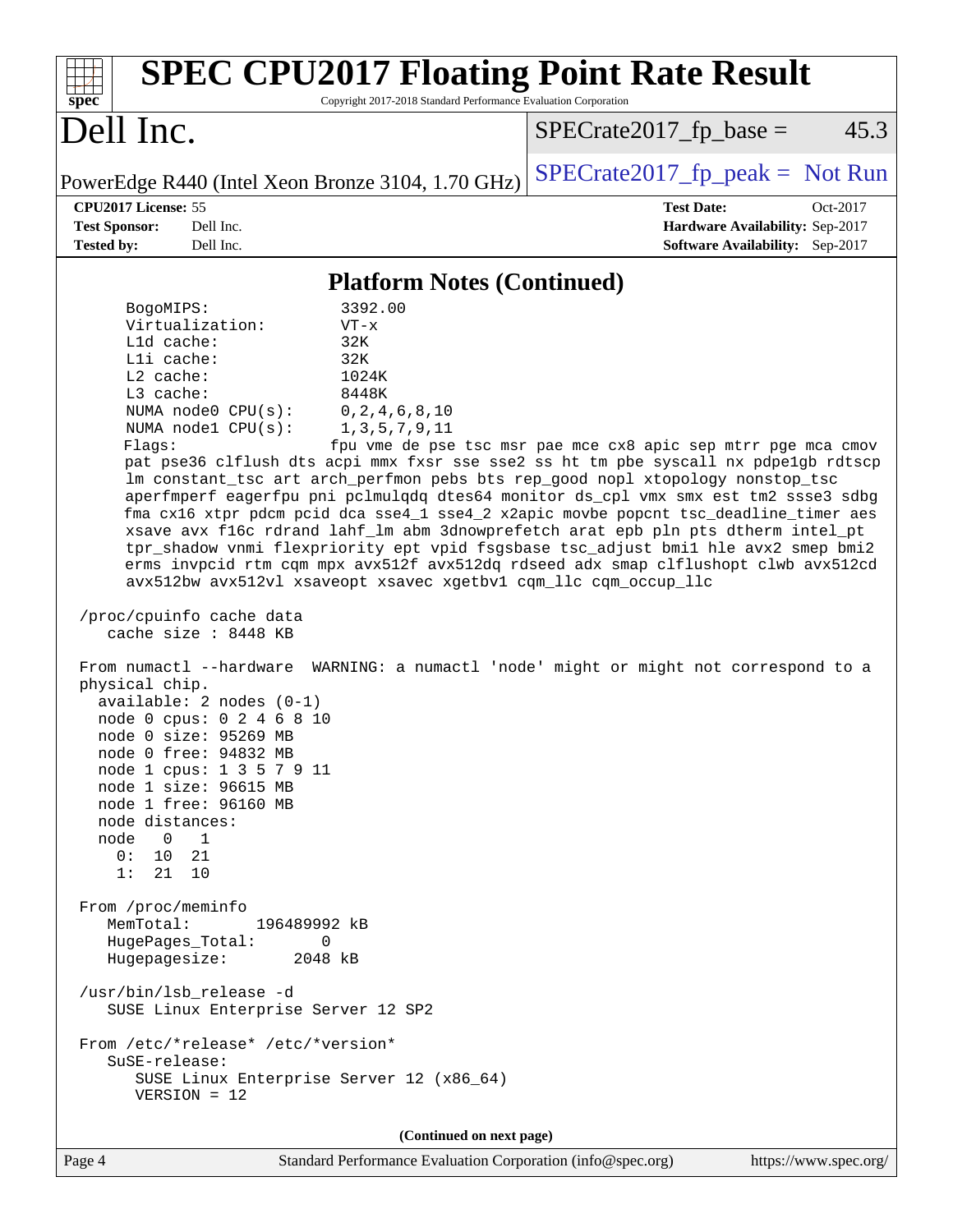| <b>SPEC CPU2017 Floating Point Rate Result</b><br>Copyright 2017-2018 Standard Performance Evaluation Corporation<br>spec®                                                                                                                                                                                                                                                                                                                                               |                                                                                                     |  |  |  |
|--------------------------------------------------------------------------------------------------------------------------------------------------------------------------------------------------------------------------------------------------------------------------------------------------------------------------------------------------------------------------------------------------------------------------------------------------------------------------|-----------------------------------------------------------------------------------------------------|--|--|--|
| Dell Inc.                                                                                                                                                                                                                                                                                                                                                                                                                                                                | 45.3<br>$SPECrate2017fp base =$                                                                     |  |  |  |
| PowerEdge R440 (Intel Xeon Bronze 3104, 1.70 GHz)                                                                                                                                                                                                                                                                                                                                                                                                                        | $SPECrate2017fr peak = Not Run$                                                                     |  |  |  |
| CPU2017 License: 55<br><b>Test Sponsor:</b><br>Dell Inc.<br>Dell Inc.<br><b>Tested by:</b>                                                                                                                                                                                                                                                                                                                                                                               | <b>Test Date:</b><br>Oct-2017<br>Hardware Availability: Sep-2017<br>Software Availability: Sep-2017 |  |  |  |
| <b>Platform Notes (Continued)</b>                                                                                                                                                                                                                                                                                                                                                                                                                                        |                                                                                                     |  |  |  |
| $PATCHLEVEL = 2$<br># This file is deprecated and will be removed in a future service pack or release.<br># Please check /etc/os-release for details about this release.<br>os-release:<br>NAME="SLES"<br>VERSION="12-SP2"<br>VERSION_ID="12.2"<br>PRETTY_NAME="SUSE Linux Enterprise Server 12 SP2"<br>ID="sles"<br>ANSI COLOR="0;32"<br>CPE_NAME="cpe:/o:suse:sles:12:sp2"                                                                                             |                                                                                                     |  |  |  |
| uname $-a$ :<br>Linux linux-j1sy 4.4.21-69-default #1 SMP Tue Oct 25 10:58:20 UTC 2016 (9464f67)<br>x86_64 x86_64 x86_64 GNU/Linux<br>run-level 3 Oct 28 16:09                                                                                                                                                                                                                                                                                                           |                                                                                                     |  |  |  |
| SPEC is set to: /root/cpu2017<br>Filesystem<br>Type<br>Size Used Avail Use% Mounted on<br>$/\text{dev/sda2}$<br>xfs<br>371G<br>30G 342G<br>$8\frac{6}{6}$ /                                                                                                                                                                                                                                                                                                              |                                                                                                     |  |  |  |
| Additional information from dmidecode follows. WARNING: Use caution when you interpret<br>this section. The 'dmidecode' program reads system data which is "intended to allow<br>hardware to be accurately determined", but the intent may not be met, as there are<br>frequent changes to hardware, firmware, and the "DMTF SMBIOS" standard.<br>BIOS Dell Inc. 1.2.10 10/16/2017<br>Memory:<br>12x 00AD063200AD HMA82GR7AFR8N-VK 16 GB 2 rank 2666, configured at 2133 |                                                                                                     |  |  |  |
| 4x Not Specified Not Specified<br>(End of data from sysinfo program)                                                                                                                                                                                                                                                                                                                                                                                                     |                                                                                                     |  |  |  |
| <b>Compiler Version Notes</b>                                                                                                                                                                                                                                                                                                                                                                                                                                            |                                                                                                     |  |  |  |
| CC 519.1bm_r(base) 538.imagick_r(base) 544.nab_r(base)                                                                                                                                                                                                                                                                                                                                                                                                                   |                                                                                                     |  |  |  |
| icc (ICC) 18.0.0 20170811<br>Copyright (C) 1985-2017 Intel Corporation. All rights reserved.                                                                                                                                                                                                                                                                                                                                                                             |                                                                                                     |  |  |  |
| CXXC 508.namd_r(base) 510.parest_r(base)                                                                                                                                                                                                                                                                                                                                                                                                                                 |                                                                                                     |  |  |  |
| icpc (ICC) 18.0.0 20170811                                                                                                                                                                                                                                                                                                                                                                                                                                               |                                                                                                     |  |  |  |
| (Continued on next page)                                                                                                                                                                                                                                                                                                                                                                                                                                                 |                                                                                                     |  |  |  |
| Page 5<br>Standard Performance Evaluation Corporation (info@spec.org)                                                                                                                                                                                                                                                                                                                                                                                                    | https://www.spec.org/                                                                               |  |  |  |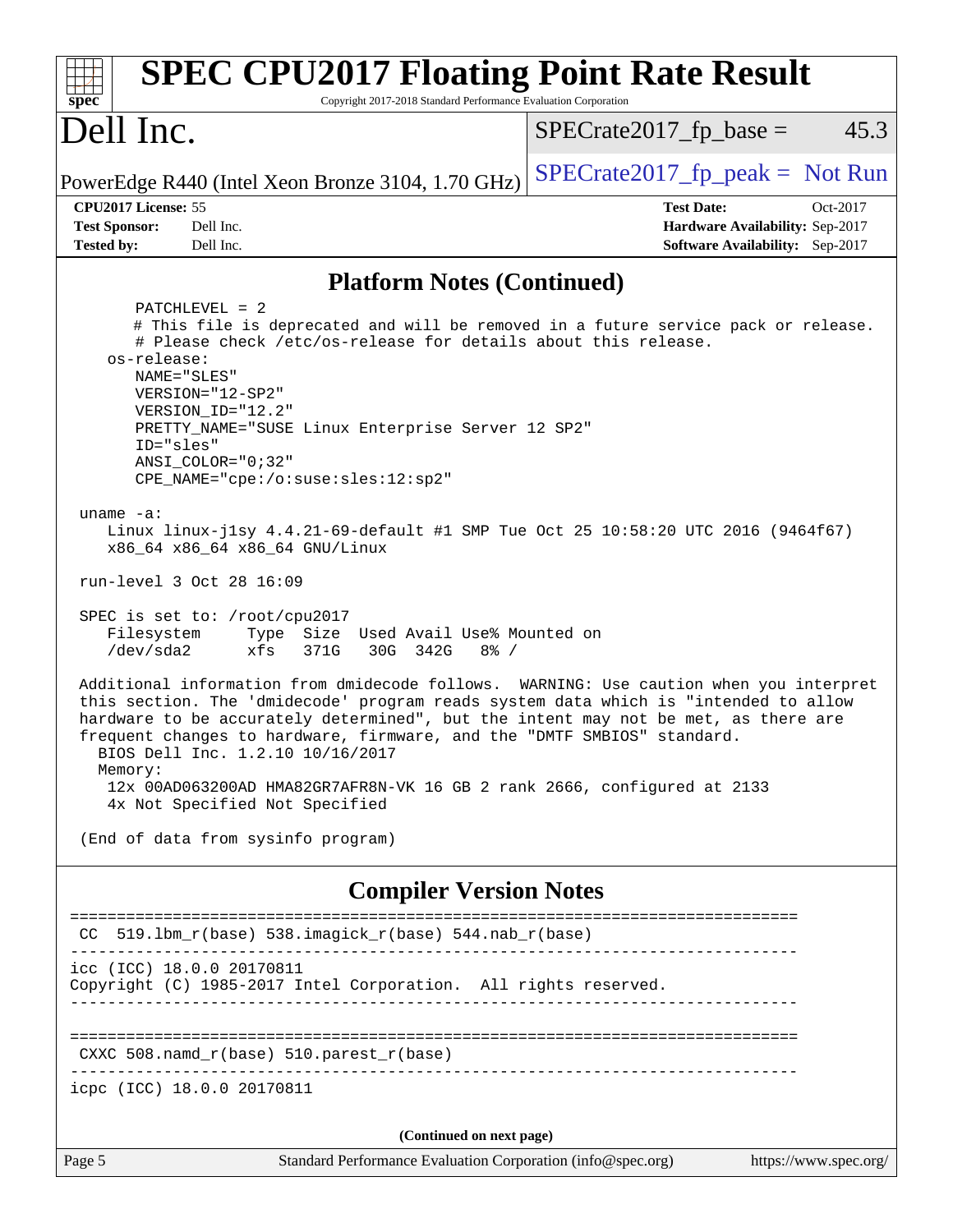| $spec^*$                                                                                                                      | <b>SPEC CPU2017 Floating Point Rate Result</b><br>Copyright 2017-2018 Standard Performance Evaluation Corporation |  |                                   |                                                                    |                       |
|-------------------------------------------------------------------------------------------------------------------------------|-------------------------------------------------------------------------------------------------------------------|--|-----------------------------------|--------------------------------------------------------------------|-----------------------|
| Dell Inc.                                                                                                                     |                                                                                                                   |  | $SPECrate2017fr base =$           |                                                                    | 45.3                  |
| PowerEdge R440 (Intel Xeon Bronze 3104, 1.70 GHz)                                                                             |                                                                                                                   |  | $SPECrate2017_fp\_peak = Not Run$ |                                                                    |                       |
| CPU2017 License: 55<br><b>Test Sponsor:</b><br>Dell Inc.<br><b>Tested by:</b><br>Dell Inc.                                    |                                                                                                                   |  | <b>Test Date:</b>                 | Hardware Availability: Sep-2017<br>Software Availability: Sep-2017 | Oct-2017              |
|                                                                                                                               | <b>Compiler Version Notes (Continued)</b>                                                                         |  |                                   |                                                                    |                       |
| Copyright (C) 1985-2017 Intel Corporation. All rights reserved.                                                               |                                                                                                                   |  |                                   |                                                                    |                       |
| 511.povray_r(base) 526.blender_r(base)<br>CC.                                                                                 |                                                                                                                   |  |                                   |                                                                    |                       |
| icpc (ICC) 18.0.0 20170811<br>Copyright (C) 1985-2017 Intel Corporation. All rights reserved.<br>icc (ICC) 18.0.0 20170811    |                                                                                                                   |  |                                   |                                                                    |                       |
| Copyright (C) 1985-2017 Intel Corporation. All rights reserved.                                                               |                                                                                                                   |  |                                   |                                                                    |                       |
| FC 507.cactuBSSN r(base)                                                                                                      |                                                                                                                   |  |                                   |                                                                    |                       |
| icpc (ICC) 18.0.0 20170811<br>Copyright (C) 1985-2017 Intel Corporation. All rights reserved.<br>icc (ICC) 18.0.0 20170811    |                                                                                                                   |  |                                   |                                                                    |                       |
| Copyright (C) 1985-2017 Intel Corporation. All rights reserved.<br>ifort (IFORT) 18.0.0 20170811                              |                                                                                                                   |  |                                   |                                                                    |                       |
| Copyright (C) 1985-2017 Intel Corporation. All rights reserved.                                                               |                                                                                                                   |  |                                   |                                                                    |                       |
| FC 503.bwaves_r(base) 549.fotonik3d_r(base) 554.roms_r(base)                                                                  |                                                                                                                   |  |                                   |                                                                    |                       |
| ifort (IFORT) 18.0.0 20170811<br>Copyright (C) 1985-2017 Intel Corporation. All rights reserved.                              |                                                                                                                   |  |                                   |                                                                    |                       |
| $CC$ 521.wrf_r(base) 527.cam4_r(base)                                                                                         |                                                                                                                   |  |                                   |                                                                    |                       |
| ifort (IFORT) 18.0.0 20170811<br>Copyright (C) 1985-2017 Intel Corporation. All rights reserved.<br>icc (ICC) 18.0.0 20170811 |                                                                                                                   |  |                                   |                                                                    |                       |
| Copyright (C) 1985-2017 Intel Corporation. All rights reserved.                                                               |                                                                                                                   |  |                                   |                                                                    |                       |
|                                                                                                                               | <b>Base Compiler Invocation</b>                                                                                   |  |                                   |                                                                    |                       |
| C benchmarks:<br>icc                                                                                                          |                                                                                                                   |  |                                   |                                                                    |                       |
| $C++$ benchmarks:<br>icpc                                                                                                     |                                                                                                                   |  |                                   |                                                                    |                       |
|                                                                                                                               | (Continued on next page)                                                                                          |  |                                   |                                                                    |                       |
| Page 6                                                                                                                        | Standard Performance Evaluation Corporation (info@spec.org)                                                       |  |                                   |                                                                    | https://www.spec.org/ |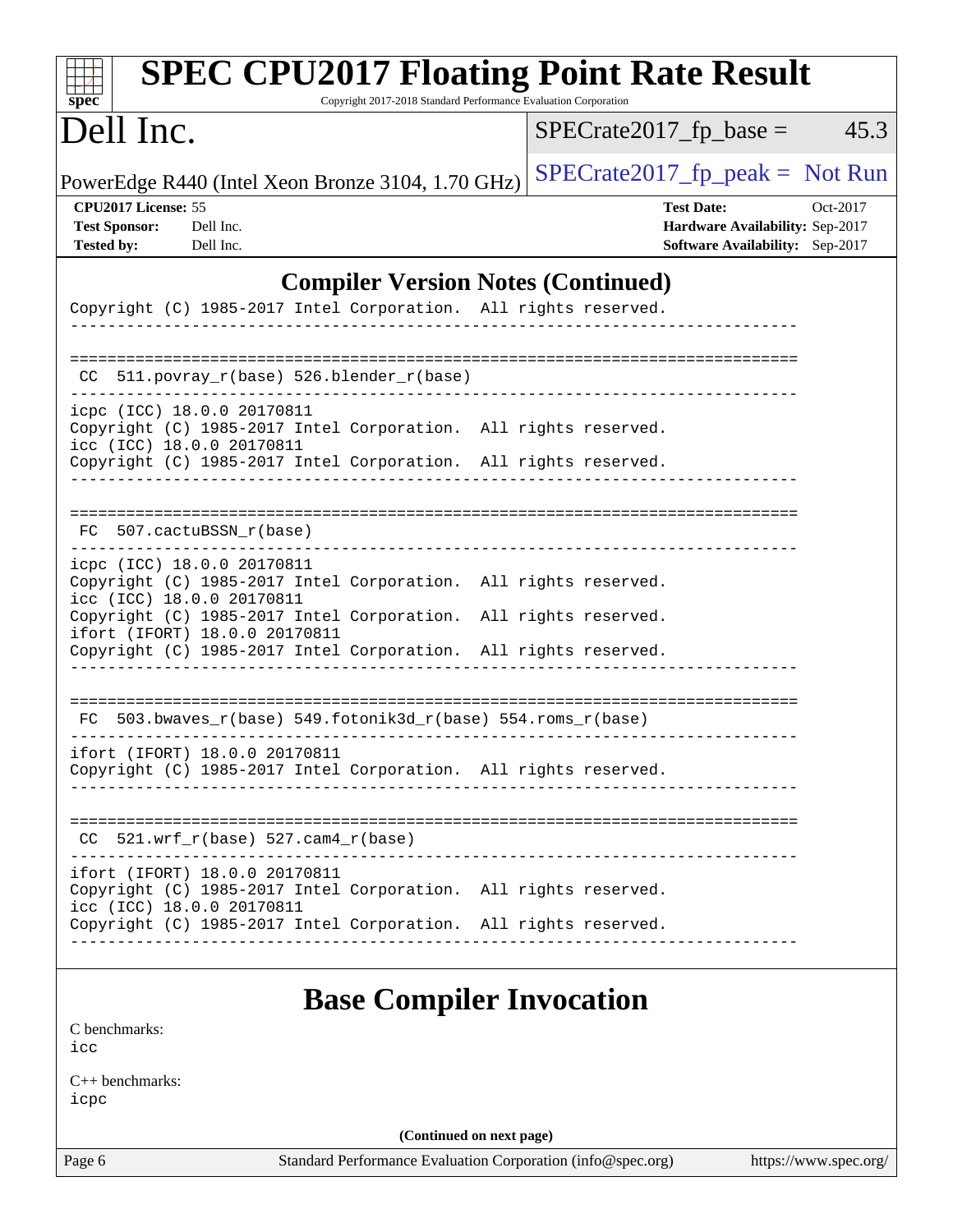| spec                       | <b>SPEC CPU2017 Floating Point Rate Result</b><br>Copyright 2017-2018 Standard Performance Evaluation Corporation |                           |                                 |            |
|----------------------------|-------------------------------------------------------------------------------------------------------------------|---------------------------|---------------------------------|------------|
| Dell Inc.                  |                                                                                                                   | $SPECrate2017_fp\_base =$ |                                 | 45.3       |
|                            | PowerEdge R440 (Intel Xeon Bronze 3104, 1.70 GHz)                                                                 |                           | $SPECTate2017fr peak = Not Run$ |            |
| <b>CPU2017 License: 55</b> |                                                                                                                   |                           | <b>Test Date:</b>               | $Oct-2017$ |
| <b>Test Sponsor:</b>       | Dell Inc.                                                                                                         |                           | Hardware Availability: Sep-2017 |            |
| <b>Tested by:</b>          | Dell Inc.                                                                                                         |                           | Software Availability: Sep-2017 |            |

# **[Base Compiler Invocation \(Continued\)](http://www.spec.org/auto/cpu2017/Docs/result-fields.html#BaseCompilerInvocation)**

[Fortran benchmarks](http://www.spec.org/auto/cpu2017/Docs/result-fields.html#Fortranbenchmarks): [ifort](http://www.spec.org/cpu2017/results/res2017q4/cpu2017-20171127-00932.flags.html#user_FCbase_intel_ifort_18.0_8111460550e3ca792625aed983ce982f94888b8b503583aa7ba2b8303487b4d8a21a13e7191a45c5fd58ff318f48f9492884d4413fa793fd88dd292cad7027ca)

[Benchmarks using both Fortran and C](http://www.spec.org/auto/cpu2017/Docs/result-fields.html#BenchmarksusingbothFortranandC): [ifort](http://www.spec.org/cpu2017/results/res2017q4/cpu2017-20171127-00932.flags.html#user_CC_FCbase_intel_ifort_18.0_8111460550e3ca792625aed983ce982f94888b8b503583aa7ba2b8303487b4d8a21a13e7191a45c5fd58ff318f48f9492884d4413fa793fd88dd292cad7027ca) [icc](http://www.spec.org/cpu2017/results/res2017q4/cpu2017-20171127-00932.flags.html#user_CC_FCbase_intel_icc_18.0_66fc1ee009f7361af1fbd72ca7dcefbb700085f36577c54f309893dd4ec40d12360134090235512931783d35fd58c0460139e722d5067c5574d8eaf2b3e37e92)

[Benchmarks using both C and C++](http://www.spec.org/auto/cpu2017/Docs/result-fields.html#BenchmarksusingbothCandCXX): [icpc](http://www.spec.org/cpu2017/results/res2017q4/cpu2017-20171127-00932.flags.html#user_CC_CXXbase_intel_icpc_18.0_c510b6838c7f56d33e37e94d029a35b4a7bccf4766a728ee175e80a419847e808290a9b78be685c44ab727ea267ec2f070ec5dc83b407c0218cded6866a35d07) [icc](http://www.spec.org/cpu2017/results/res2017q4/cpu2017-20171127-00932.flags.html#user_CC_CXXbase_intel_icc_18.0_66fc1ee009f7361af1fbd72ca7dcefbb700085f36577c54f309893dd4ec40d12360134090235512931783d35fd58c0460139e722d5067c5574d8eaf2b3e37e92)

[Benchmarks using Fortran, C, and C++:](http://www.spec.org/auto/cpu2017/Docs/result-fields.html#BenchmarksusingFortranCandCXX) [icpc](http://www.spec.org/cpu2017/results/res2017q4/cpu2017-20171127-00932.flags.html#user_CC_CXX_FCbase_intel_icpc_18.0_c510b6838c7f56d33e37e94d029a35b4a7bccf4766a728ee175e80a419847e808290a9b78be685c44ab727ea267ec2f070ec5dc83b407c0218cded6866a35d07) [icc](http://www.spec.org/cpu2017/results/res2017q4/cpu2017-20171127-00932.flags.html#user_CC_CXX_FCbase_intel_icc_18.0_66fc1ee009f7361af1fbd72ca7dcefbb700085f36577c54f309893dd4ec40d12360134090235512931783d35fd58c0460139e722d5067c5574d8eaf2b3e37e92) [ifort](http://www.spec.org/cpu2017/results/res2017q4/cpu2017-20171127-00932.flags.html#user_CC_CXX_FCbase_intel_ifort_18.0_8111460550e3ca792625aed983ce982f94888b8b503583aa7ba2b8303487b4d8a21a13e7191a45c5fd58ff318f48f9492884d4413fa793fd88dd292cad7027ca)

### **[Base Portability Flags](http://www.spec.org/auto/cpu2017/Docs/result-fields.html#BasePortabilityFlags)**

 503.bwaves\_r: [-DSPEC\\_LP64](http://www.spec.org/cpu2017/results/res2017q4/cpu2017-20171127-00932.flags.html#suite_basePORTABILITY503_bwaves_r_DSPEC_LP64) 507.cactuBSSN\_r: [-DSPEC\\_LP64](http://www.spec.org/cpu2017/results/res2017q4/cpu2017-20171127-00932.flags.html#suite_basePORTABILITY507_cactuBSSN_r_DSPEC_LP64) 508.namd\_r: [-DSPEC\\_LP64](http://www.spec.org/cpu2017/results/res2017q4/cpu2017-20171127-00932.flags.html#suite_basePORTABILITY508_namd_r_DSPEC_LP64) 510.parest\_r: [-DSPEC\\_LP64](http://www.spec.org/cpu2017/results/res2017q4/cpu2017-20171127-00932.flags.html#suite_basePORTABILITY510_parest_r_DSPEC_LP64) 511.povray\_r: [-DSPEC\\_LP64](http://www.spec.org/cpu2017/results/res2017q4/cpu2017-20171127-00932.flags.html#suite_basePORTABILITY511_povray_r_DSPEC_LP64) 519.lbm\_r: [-DSPEC\\_LP64](http://www.spec.org/cpu2017/results/res2017q4/cpu2017-20171127-00932.flags.html#suite_basePORTABILITY519_lbm_r_DSPEC_LP64) 521.wrf\_r: [-DSPEC\\_LP64](http://www.spec.org/cpu2017/results/res2017q4/cpu2017-20171127-00932.flags.html#suite_basePORTABILITY521_wrf_r_DSPEC_LP64) [-DSPEC\\_CASE\\_FLAG](http://www.spec.org/cpu2017/results/res2017q4/cpu2017-20171127-00932.flags.html#b521.wrf_r_baseCPORTABILITY_DSPEC_CASE_FLAG) [-convert big\\_endian](http://www.spec.org/cpu2017/results/res2017q4/cpu2017-20171127-00932.flags.html#user_baseFPORTABILITY521_wrf_r_convert_big_endian_c3194028bc08c63ac5d04de18c48ce6d347e4e562e8892b8bdbdc0214820426deb8554edfa529a3fb25a586e65a3d812c835984020483e7e73212c4d31a38223) 526.blender\_r: [-DSPEC\\_LP64](http://www.spec.org/cpu2017/results/res2017q4/cpu2017-20171127-00932.flags.html#suite_basePORTABILITY526_blender_r_DSPEC_LP64) [-DSPEC\\_LINUX](http://www.spec.org/cpu2017/results/res2017q4/cpu2017-20171127-00932.flags.html#b526.blender_r_baseCPORTABILITY_DSPEC_LINUX) [-funsigned-char](http://www.spec.org/cpu2017/results/res2017q4/cpu2017-20171127-00932.flags.html#user_baseCPORTABILITY526_blender_r_force_uchar_40c60f00ab013830e2dd6774aeded3ff59883ba5a1fc5fc14077f794d777847726e2a5858cbc7672e36e1b067e7e5c1d9a74f7176df07886a243d7cc18edfe67) 527.cam4\_r: [-DSPEC\\_LP64](http://www.spec.org/cpu2017/results/res2017q4/cpu2017-20171127-00932.flags.html#suite_basePORTABILITY527_cam4_r_DSPEC_LP64) [-DSPEC\\_CASE\\_FLAG](http://www.spec.org/cpu2017/results/res2017q4/cpu2017-20171127-00932.flags.html#b527.cam4_r_baseCPORTABILITY_DSPEC_CASE_FLAG) 538.imagick\_r: [-DSPEC\\_LP64](http://www.spec.org/cpu2017/results/res2017q4/cpu2017-20171127-00932.flags.html#suite_basePORTABILITY538_imagick_r_DSPEC_LP64) 544.nab\_r: [-DSPEC\\_LP64](http://www.spec.org/cpu2017/results/res2017q4/cpu2017-20171127-00932.flags.html#suite_basePORTABILITY544_nab_r_DSPEC_LP64) 549.fotonik3d\_r: [-DSPEC\\_LP64](http://www.spec.org/cpu2017/results/res2017q4/cpu2017-20171127-00932.flags.html#suite_basePORTABILITY549_fotonik3d_r_DSPEC_LP64) 554.roms\_r: [-DSPEC\\_LP64](http://www.spec.org/cpu2017/results/res2017q4/cpu2017-20171127-00932.flags.html#suite_basePORTABILITY554_roms_r_DSPEC_LP64)

# **[Base Optimization Flags](http://www.spec.org/auto/cpu2017/Docs/result-fields.html#BaseOptimizationFlags)**

[C benchmarks](http://www.spec.org/auto/cpu2017/Docs/result-fields.html#Cbenchmarks):

[-xCORE-AVX2](http://www.spec.org/cpu2017/results/res2017q4/cpu2017-20171127-00932.flags.html#user_CCbase_f-xCORE-AVX2) [-ipo](http://www.spec.org/cpu2017/results/res2017q4/cpu2017-20171127-00932.flags.html#user_CCbase_f-ipo) [-O3](http://www.spec.org/cpu2017/results/res2017q4/cpu2017-20171127-00932.flags.html#user_CCbase_f-O3) [-no-prec-div](http://www.spec.org/cpu2017/results/res2017q4/cpu2017-20171127-00932.flags.html#user_CCbase_f-no-prec-div) [-qopt-prefetch](http://www.spec.org/cpu2017/results/res2017q4/cpu2017-20171127-00932.flags.html#user_CCbase_f-qopt-prefetch) [-ffinite-math-only](http://www.spec.org/cpu2017/results/res2017q4/cpu2017-20171127-00932.flags.html#user_CCbase_f_finite_math_only_cb91587bd2077682c4b38af759c288ed7c732db004271a9512da14a4f8007909a5f1427ecbf1a0fb78ff2a814402c6114ac565ca162485bbcae155b5e4258871) [-qopt-mem-layout-trans=3](http://www.spec.org/cpu2017/results/res2017q4/cpu2017-20171127-00932.flags.html#user_CCbase_f-qopt-mem-layout-trans_de80db37974c74b1f0e20d883f0b675c88c3b01e9d123adea9b28688d64333345fb62bc4a798493513fdb68f60282f9a726aa07f478b2f7113531aecce732043) [C++ benchmarks:](http://www.spec.org/auto/cpu2017/Docs/result-fields.html#CXXbenchmarks) [-xCORE-AVX2](http://www.spec.org/cpu2017/results/res2017q4/cpu2017-20171127-00932.flags.html#user_CXXbase_f-xCORE-AVX2) [-ipo](http://www.spec.org/cpu2017/results/res2017q4/cpu2017-20171127-00932.flags.html#user_CXXbase_f-ipo) [-O3](http://www.spec.org/cpu2017/results/res2017q4/cpu2017-20171127-00932.flags.html#user_CXXbase_f-O3) [-no-prec-div](http://www.spec.org/cpu2017/results/res2017q4/cpu2017-20171127-00932.flags.html#user_CXXbase_f-no-prec-div) [-qopt-prefetch](http://www.spec.org/cpu2017/results/res2017q4/cpu2017-20171127-00932.flags.html#user_CXXbase_f-qopt-prefetch) [-ffinite-math-only](http://www.spec.org/cpu2017/results/res2017q4/cpu2017-20171127-00932.flags.html#user_CXXbase_f_finite_math_only_cb91587bd2077682c4b38af759c288ed7c732db004271a9512da14a4f8007909a5f1427ecbf1a0fb78ff2a814402c6114ac565ca162485bbcae155b5e4258871) [-qopt-mem-layout-trans=3](http://www.spec.org/cpu2017/results/res2017q4/cpu2017-20171127-00932.flags.html#user_CXXbase_f-qopt-mem-layout-trans_de80db37974c74b1f0e20d883f0b675c88c3b01e9d123adea9b28688d64333345fb62bc4a798493513fdb68f60282f9a726aa07f478b2f7113531aecce732043) [Fortran benchmarks](http://www.spec.org/auto/cpu2017/Docs/result-fields.html#Fortranbenchmarks): [-xCORE-AVX2](http://www.spec.org/cpu2017/results/res2017q4/cpu2017-20171127-00932.flags.html#user_FCbase_f-xCORE-AVX2) [-ipo](http://www.spec.org/cpu2017/results/res2017q4/cpu2017-20171127-00932.flags.html#user_FCbase_f-ipo) [-O3](http://www.spec.org/cpu2017/results/res2017q4/cpu2017-20171127-00932.flags.html#user_FCbase_f-O3) [-no-prec-div](http://www.spec.org/cpu2017/results/res2017q4/cpu2017-20171127-00932.flags.html#user_FCbase_f-no-prec-div) [-qopt-prefetch](http://www.spec.org/cpu2017/results/res2017q4/cpu2017-20171127-00932.flags.html#user_FCbase_f-qopt-prefetch) [-ffinite-math-only](http://www.spec.org/cpu2017/results/res2017q4/cpu2017-20171127-00932.flags.html#user_FCbase_f_finite_math_only_cb91587bd2077682c4b38af759c288ed7c732db004271a9512da14a4f8007909a5f1427ecbf1a0fb78ff2a814402c6114ac565ca162485bbcae155b5e4258871)

**(Continued on next page)**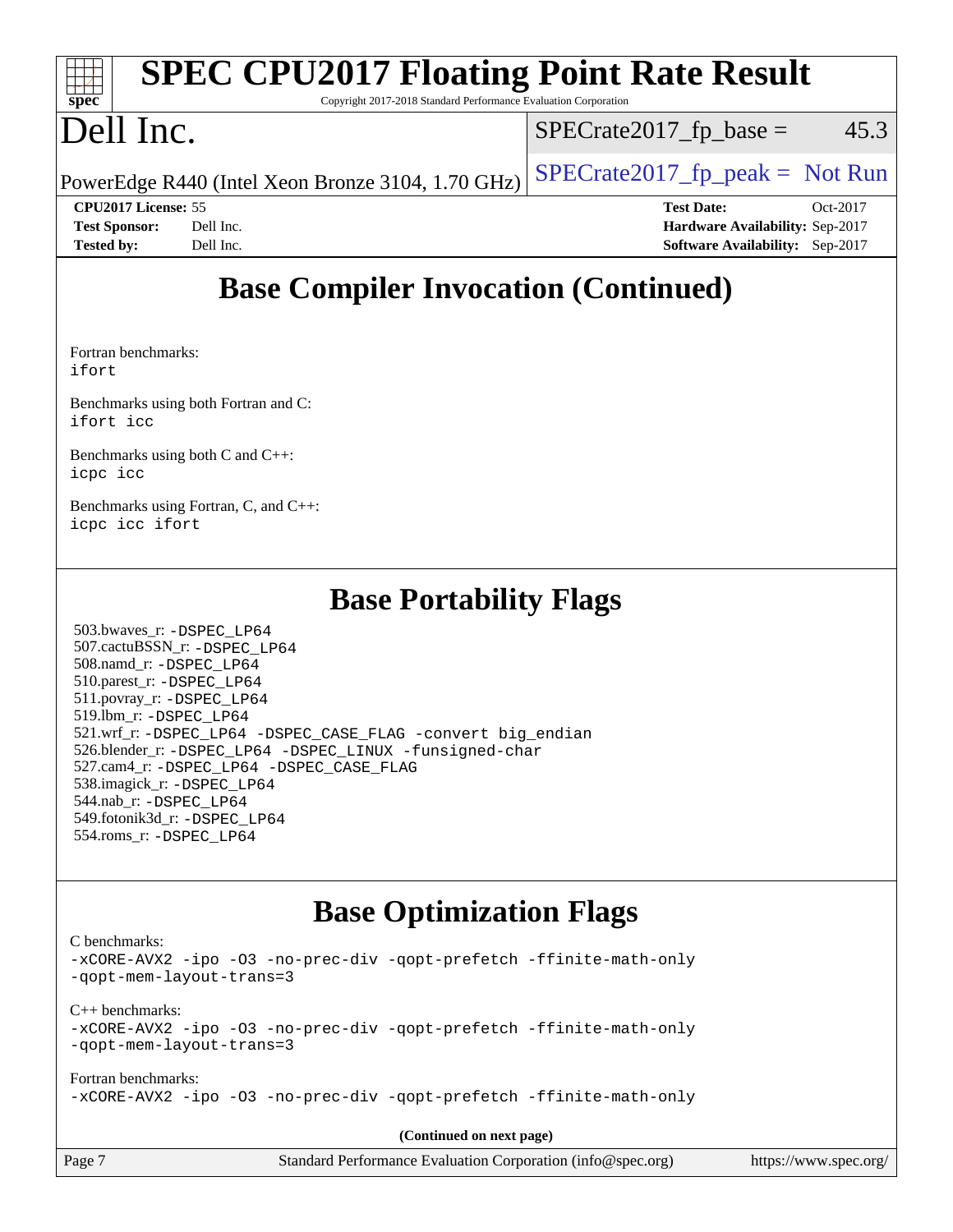| <b>SPEC CPU2017 Floating Point Rate Result</b><br>Copyright 2017-2018 Standard Performance Evaluation Corporation<br>spec <sup>®</sup>                                                                                                      |                                                                                                            |
|---------------------------------------------------------------------------------------------------------------------------------------------------------------------------------------------------------------------------------------------|------------------------------------------------------------------------------------------------------------|
| Dell Inc.                                                                                                                                                                                                                                   | $SPECrate2017_fp\_base =$<br>45.3                                                                          |
| PowerEdge R440 (Intel Xeon Bronze 3104, 1.70 GHz)                                                                                                                                                                                           | $SPECrate2017_fp\_peak = Not Run$                                                                          |
| CPU2017 License: 55<br><b>Test Sponsor:</b><br>Dell Inc.<br><b>Tested by:</b><br>Dell Inc.                                                                                                                                                  | <b>Test Date:</b><br>Oct-2017<br>Hardware Availability: Sep-2017<br><b>Software Availability:</b> Sep-2017 |
| <b>Base Optimization Flags (Continued)</b>                                                                                                                                                                                                  |                                                                                                            |
| Fortran benchmarks (continued):<br>-qopt-mem-layout-trans=3 -nostandard-realloc-lhs -align array32byte                                                                                                                                      |                                                                                                            |
| Benchmarks using both Fortran and C:<br>-xCORE-AVX2 -ipo -03 -no-prec-div -qopt-prefetch -ffinite-math-only<br>-qopt-mem-layout-trans=3 -nostandard-realloc-lhs -align array32byte                                                          |                                                                                                            |
| Benchmarks using both C and C++:<br>-xCORE-AVX2 -ipo -03 -no-prec-div -qopt-prefetch -ffinite-math-only<br>-qopt-mem-layout-trans=3                                                                                                         |                                                                                                            |
| Benchmarks using Fortran, C, and C++:<br>-xCORE-AVX2 -ipo -03 -no-prec-div -qopt-prefetch -ffinite-math-only<br>-qopt-mem-layout-trans=3 -nostandard-realloc-lhs -align array32byte                                                         |                                                                                                            |
| <b>Base Other Flags</b><br>C benchmarks:                                                                                                                                                                                                    |                                                                                                            |
| $-m64 - std= c11$                                                                                                                                                                                                                           |                                                                                                            |
| $C_{++}$ benchmarks:<br>$-m64$                                                                                                                                                                                                              |                                                                                                            |
| Fortran benchmarks:<br>-m64                                                                                                                                                                                                                 |                                                                                                            |
| Benchmarks using both Fortran and C:<br>$-m64 - std= c11$                                                                                                                                                                                   |                                                                                                            |
| Benchmarks using both C and C++:<br>$-m64 - std= c11$                                                                                                                                                                                       |                                                                                                            |
| Benchmarks using Fortran, C, and C++:<br>$-m64 - std= c11$                                                                                                                                                                                  |                                                                                                            |
| The flags files that were used to format this result can be browsed at<br>http://www.spec.org/cpu2017/flags/Intel-ic18.0-official-linux64.2017-10-19.html<br>http://www.spec.org/cpu2017/flags/Dell-Platform-Flags-PowerEdge14G-revC.html   |                                                                                                            |
| You can also download the XML flags sources by saving the following links:<br>http://www.spec.org/cpu2017/flags/Intel-ic18.0-official-linux64.2017-10-19.xml<br>http://www.spec.org/cpu2017/flags/Dell-Platform-Flags-PowerEdge14G-revC.xml |                                                                                                            |
|                                                                                                                                                                                                                                             |                                                                                                            |

Page 8 Standard Performance Evaluation Corporation [\(info@spec.org\)](mailto:info@spec.org) <https://www.spec.org/>